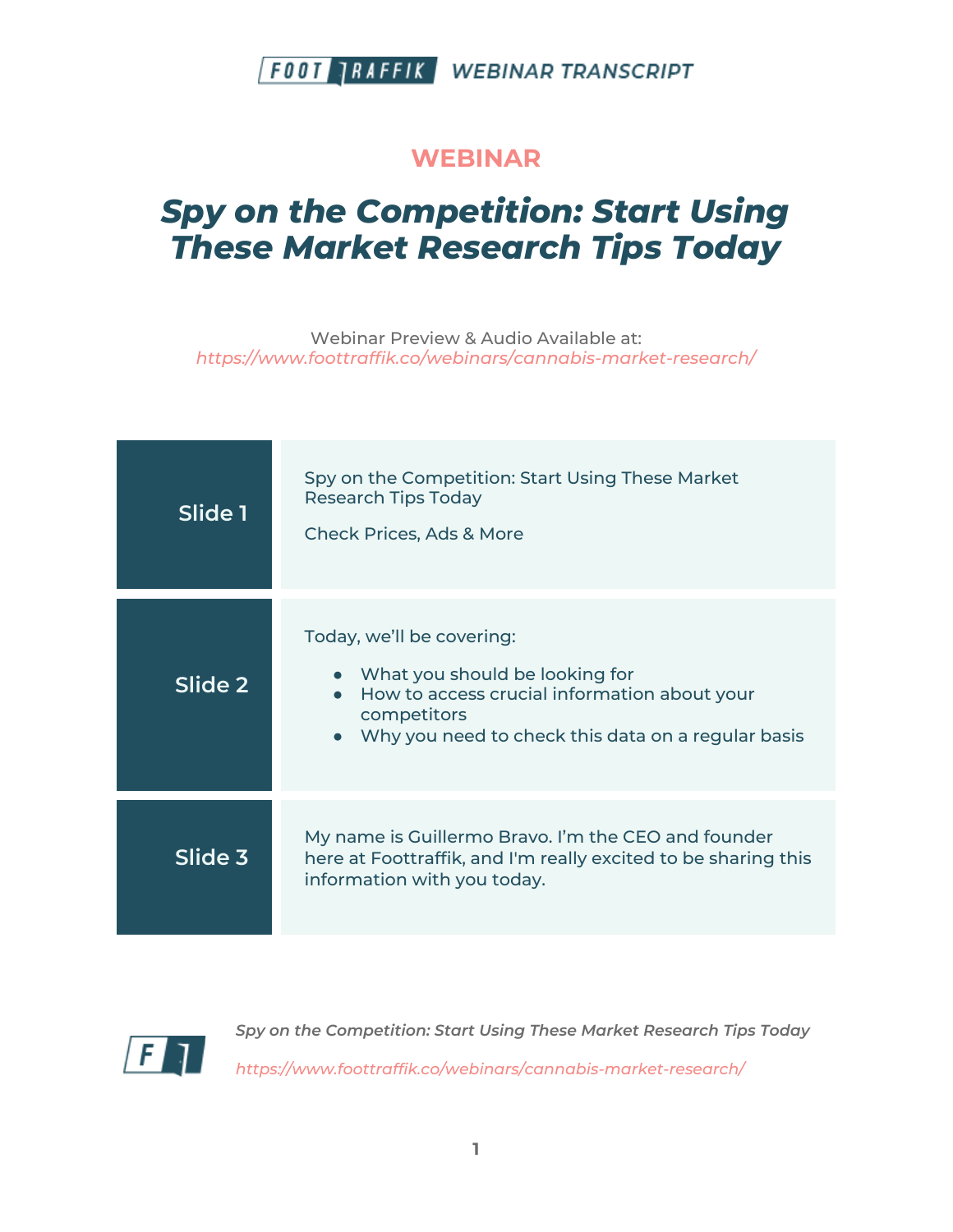

| Slide 4 | Foottraffik is a digital advertising and analytics agency.<br>We've been in business for over five years now, exclusively<br>focused on dispensaries and delivery services within<br>North America. We're really excited to be helping advance<br>our industry forward.                                                                                                                                                                                                                                                                          |
|---------|--------------------------------------------------------------------------------------------------------------------------------------------------------------------------------------------------------------------------------------------------------------------------------------------------------------------------------------------------------------------------------------------------------------------------------------------------------------------------------------------------------------------------------------------------|
| Slide 5 | A couple of housekeeping items before we get started.<br>If you have your cell phones on you, please put them<br>facing down on your desk or mute them. We are going to<br>be covering a lot of information in a very short window of<br>time and it helps to retain focus.<br>Familiarize yourself with the Zoom interface. If you<br>haven't become a master at Zoom yet, if you go to the<br>bottom of your screen there is a Q&A button. We do have<br>moderators with us today that will be addressing<br>questions throughout the webinar. |
| Slide 6 | Knowing what the competition is doing is a crucial part of<br>running a business. If you want to be at the top, then you<br>need to keep an eye on competitors so you can actively<br>compete with them.<br>Dispensaries don't work in a vacuum, and it's harder than<br>ever to maintain customer loyalty.<br>If you want to keep customers coming back to you, then<br>you need to set yourself apart from competitors and offer                                                                                                               |

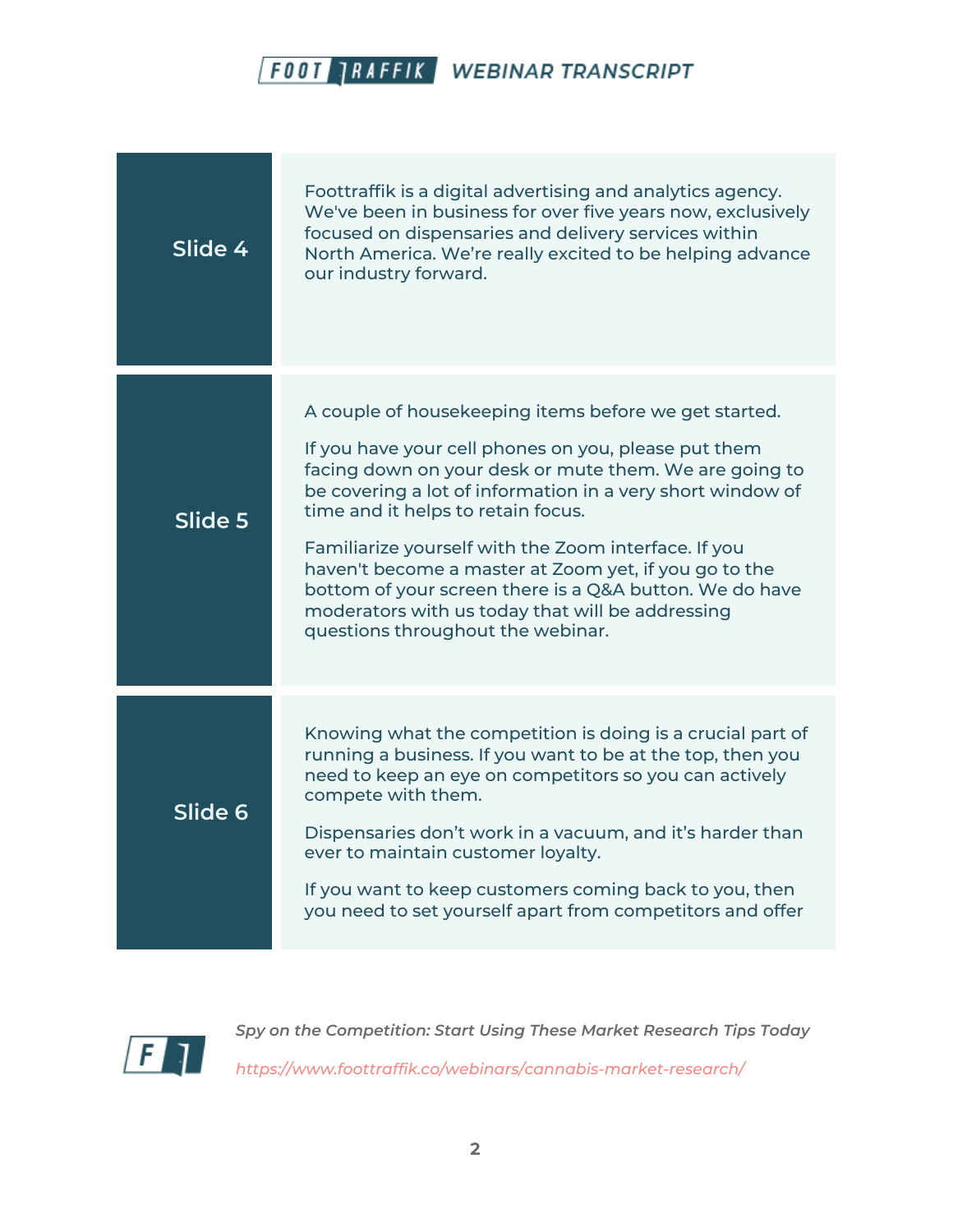

something they won't find elsewhere. No, we're not advocating for stealing your competitors' ideas or anything. Rather, we're all about learning from what others are doing and improving upon it. It's like how sports teams tape their games and rewatch the tapes to improve. You're going head-to-head with local dispensaries and if you want to come out on top, then you need to up your game. One way to do this is to know what's going on in other stores. Before you can spy on the competition, you need to figure out who they are. Run a search for dispensaries in your area so you can do market research. If you're in a market where there aren't many dispensaries, consider widening your search. While you won't want to target customers from dispensaries that are far away, it's still useful to know how other dispensaries choose to run their businesses. Now, you may have looked into competitors when creating a business plan, which is great. But it's still important to continue to check out the competition so you can stay on top of what's happening in the industry at the moment and adjust your business strategy accordingly. **Slide 7** We're going to start with the products you stock. Your product catalog is one part of getting customers to shop with you. You have to carry the products they want, or they won't come back. If you want to make sure that you have a diverse offering

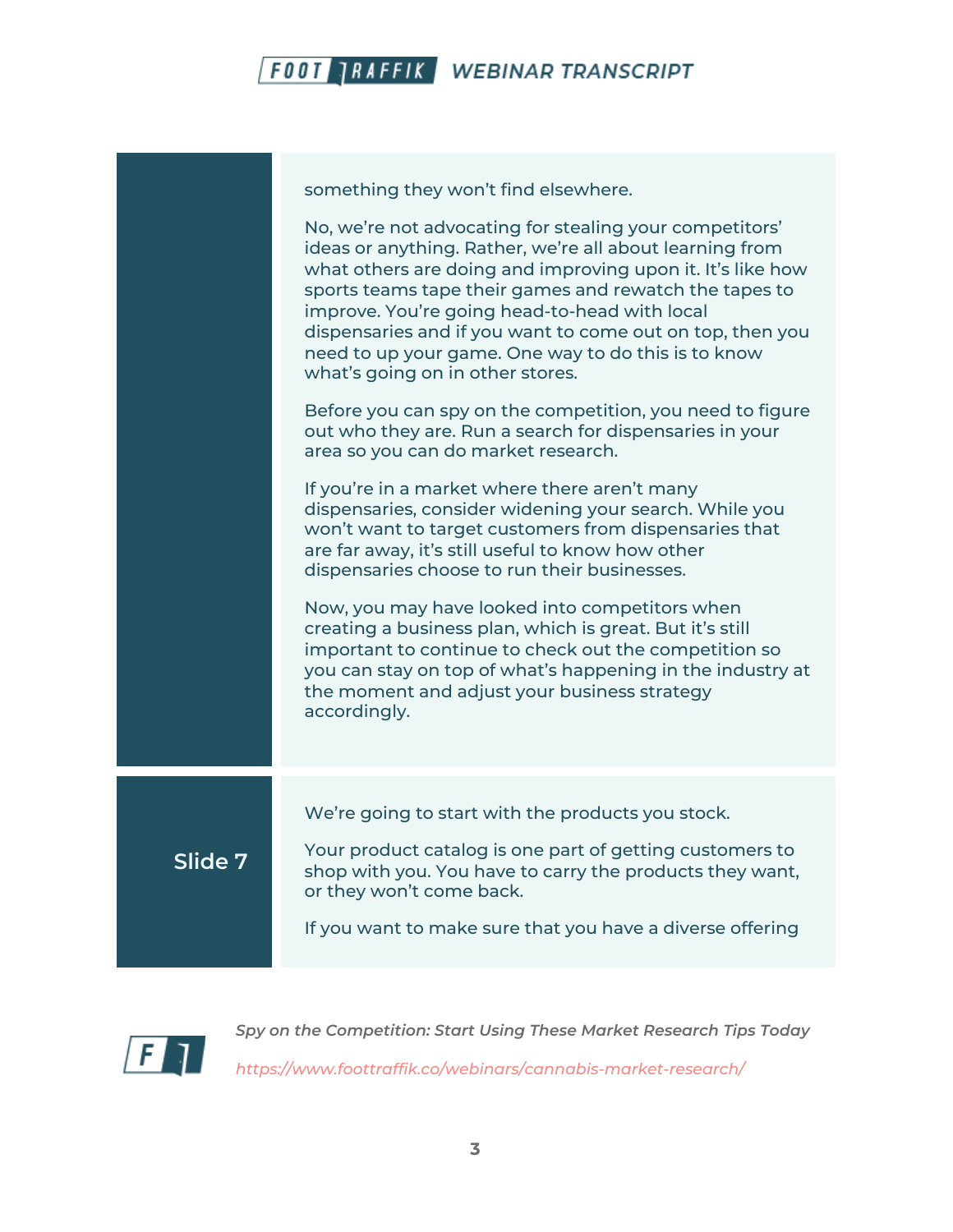|         | and that you're stocking enough products, take a look at<br>what your competitors are offering.                                                                                                                                                                                                                                                                                                                                      |
|---------|--------------------------------------------------------------------------------------------------------------------------------------------------------------------------------------------------------------------------------------------------------------------------------------------------------------------------------------------------------------------------------------------------------------------------------------|
|         | Thanks to online menus, it's pretty easy to do this.                                                                                                                                                                                                                                                                                                                                                                                 |
|         | Now, not everything in-store will be on their online menu,<br>but you can get a great idea of the brands they carry and<br>how much they charge for them.                                                                                                                                                                                                                                                                            |
|         | We've seen some dispensaries try to compete with stores<br>that stock many more products or who sell their products<br>for less. It can be really challenging.                                                                                                                                                                                                                                                                       |
|         | When you carry a wide variety of products, then you can<br>appeal to more customers. If you choose to carry a smaller<br>variety of products that are tailored to a particular<br>customer segment, then you need to be sure you can<br>attract those customers and that their purchases will be<br>enough to sustain your business.                                                                                                 |
|         | For example, you can focus solely on organic products<br>and market to those who believe that's an important<br>attribute. Depending on your goals, this may work out<br>great. You can carve out your market share and be<br>profitable. However, if you have a larger goal, you want to<br>be the go-to dispensary in your area, then you'll likely<br>need to have a larger product offering and maintain<br>competitive pricing. |
| Slide 8 | If you aren't already following your competitors on social<br>media, then you should start today.<br>You should do this from your own personal account, not<br>from your dispensary's account.                                                                                                                                                                                                                                       |
|         |                                                                                                                                                                                                                                                                                                                                                                                                                                      |

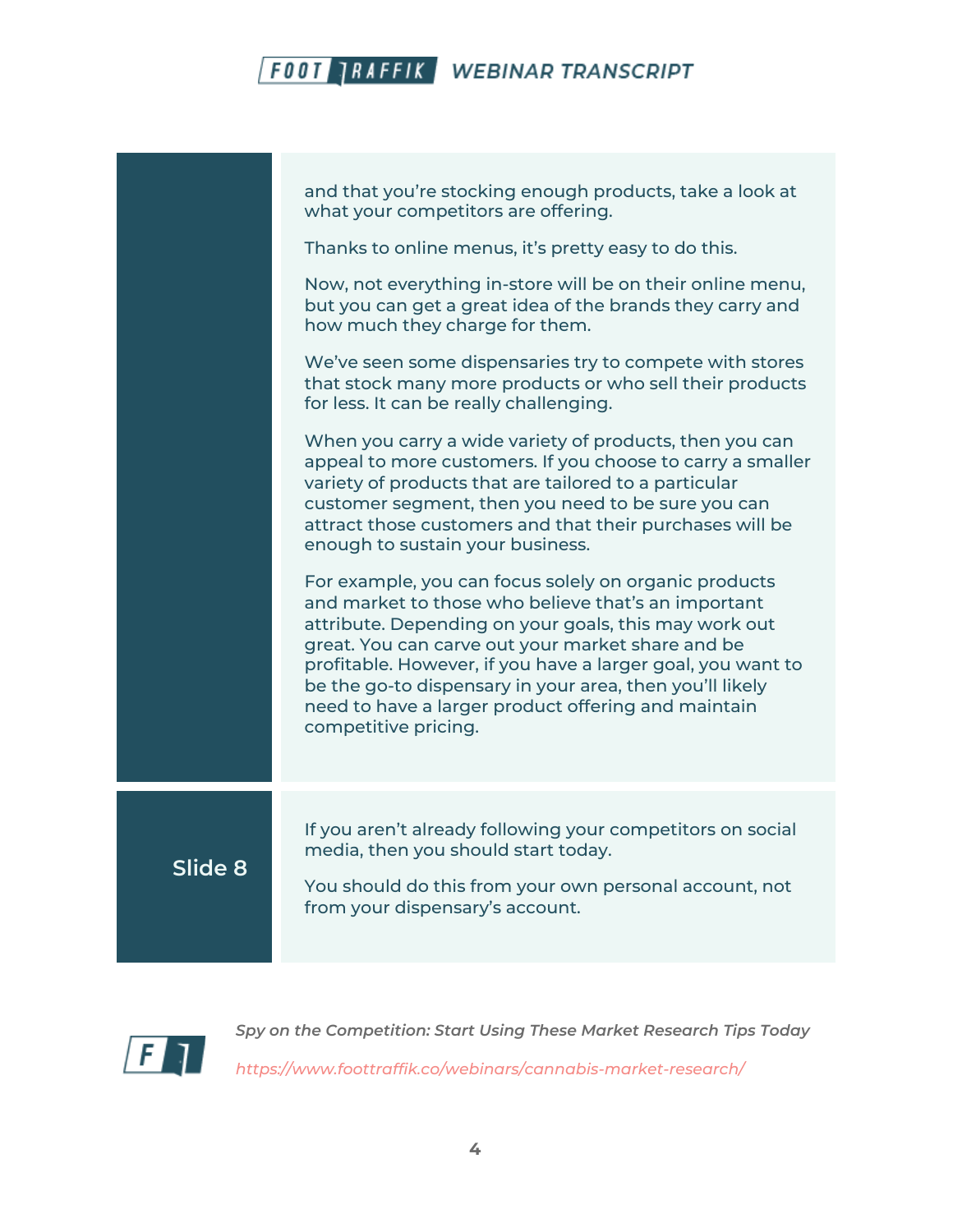|         | Social media posts can show how your competition<br>chooses to interact with potential customers, what kind of<br>content they are sharing, and how much engagement<br>they are getting from their community.<br>Where they choose to post and what they choose to post<br>can help you better understand which social media apps<br>may be most important for your business, and which you<br>shouldn't bother with. So if your competition is not<br>getting any engagement on Twitter, for example, you can<br>probably choose to skip that platform and put your time<br>and energy into a platform that gets more engagement.<br>You can also follow their RSS feed for their blog posts with<br>a tool like Feedly. Feedly lets you input multiple RSS feeds<br>so you can easily go through the blog posts the<br>dispensaries in your area have published all in one place.<br>If you are vying for the same customers, these feeds can<br>help showcase your competition's brand voice, clue you in<br>on the events they're doing to attract more customers,<br>and just generally give you an idea of what they think<br>their customers value.<br>When you follow multiple competitors, you can get a<br>bird's eye view of the industry in your area. Plus, you can<br>see what they're doing to educate their customers. If they<br>aren't taking the time to talk about how to use their<br>products, how to choose different strains, or other helpful<br>topics, this can be a great opportunity for you to educate<br>customers and increase your audience. |
|---------|-------------------------------------------------------------------------------------------------------------------------------------------------------------------------------------------------------------------------------------------------------------------------------------------------------------------------------------------------------------------------------------------------------------------------------------------------------------------------------------------------------------------------------------------------------------------------------------------------------------------------------------------------------------------------------------------------------------------------------------------------------------------------------------------------------------------------------------------------------------------------------------------------------------------------------------------------------------------------------------------------------------------------------------------------------------------------------------------------------------------------------------------------------------------------------------------------------------------------------------------------------------------------------------------------------------------------------------------------------------------------------------------------------------------------------------------------------------------------------------------------------------------------------------------------------------------------------|
| Slide 9 | Google alerts are a great way to stay up-to-date on<br>industry news. By setting up an alert, you'll be notified of                                                                                                                                                                                                                                                                                                                                                                                                                                                                                                                                                                                                                                                                                                                                                                                                                                                                                                                                                                                                                                                                                                                                                                                                                                                                                                                                                                                                                                                           |

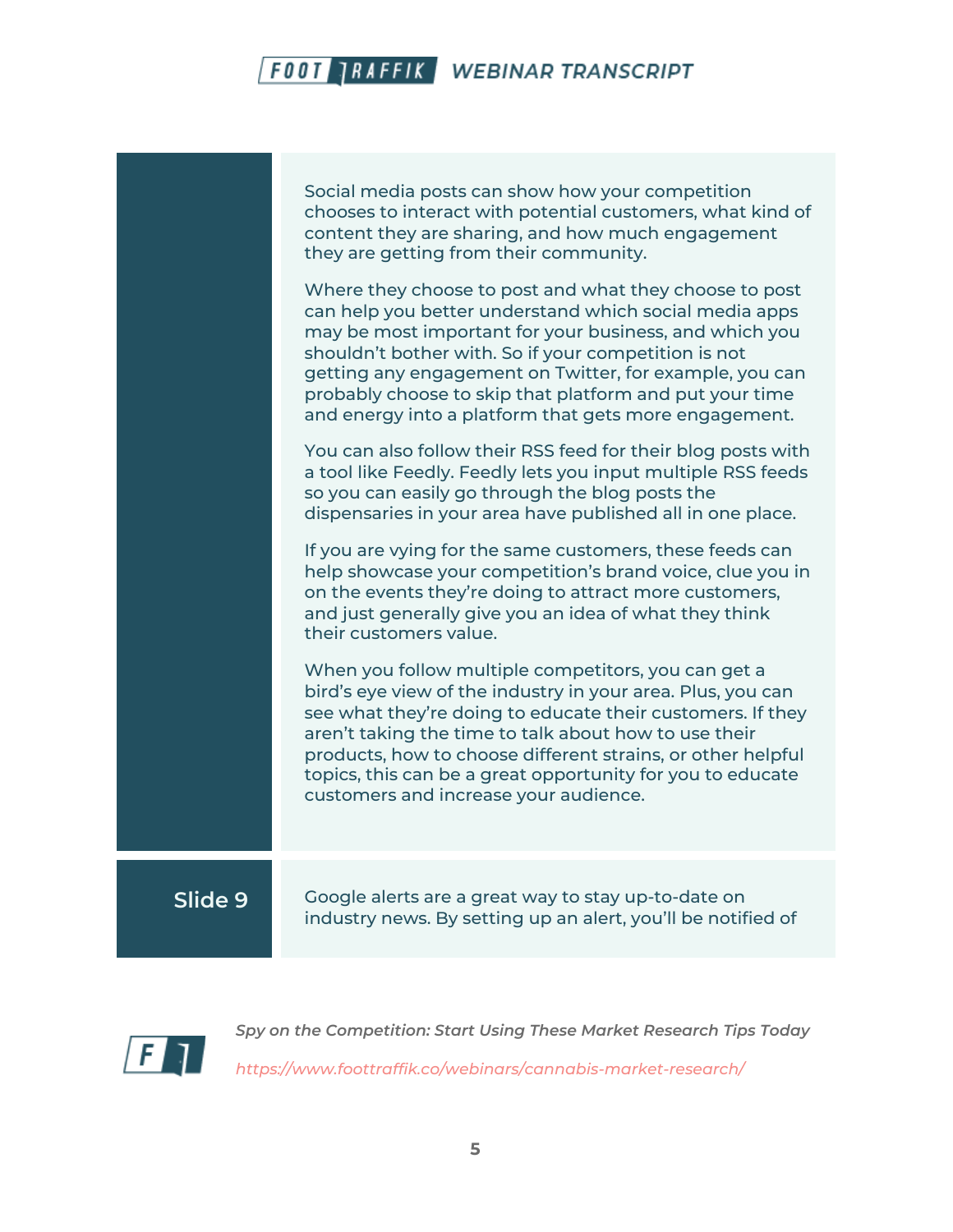

|          | any news items that relate to your competitors.                                                                                                                                                                                                                                                   |
|----------|---------------------------------------------------------------------------------------------------------------------------------------------------------------------------------------------------------------------------------------------------------------------------------------------------|
|          | This is especially important when it comes to MSOs. Right<br>now, it seems like there's a merger every other week. If<br>you want to know what's happening with the<br>dispensaries near you, set an alert so that you'll be notified<br>when they hit the news.                                  |
|          | Google alerts can show you what your competitors have<br>shared, press releases, new events or product launches, as<br>well as any issues they're encountering. For example, if<br>they got in trouble with regulators, you may be able to<br>see that information if you have an alert set up.   |
|          | You may also want to set an alert for the name of your<br>state's cannabis regulating agency. That will help you stay<br>on top of any changes made by the agency and just<br>generally keep you up-to-date on what they're doing.                                                                |
|          | Wondering what people are saying about the dispensary                                                                                                                                                                                                                                             |
|          | down the block? Check their reviews.                                                                                                                                                                                                                                                              |
| Slide 10 | Reviews are great for seeing how people feel about the<br>service they received at a particular dispensary. If people<br>think your competition's prices are too high, that their<br>budtenders are rude, or that they don't have enough<br>variety, that will all be spelled out in the reviews. |
|          | If people love everything that they're doing—if they think<br>they have the best promos in town or the most exciting<br>brands in stock-you're going to learn that from their<br>reviews as well.                                                                                                 |
|          | Feedback is crucial for any dispensary. And you can use<br>the feedback your competitors are getting to assess                                                                                                                                                                                    |

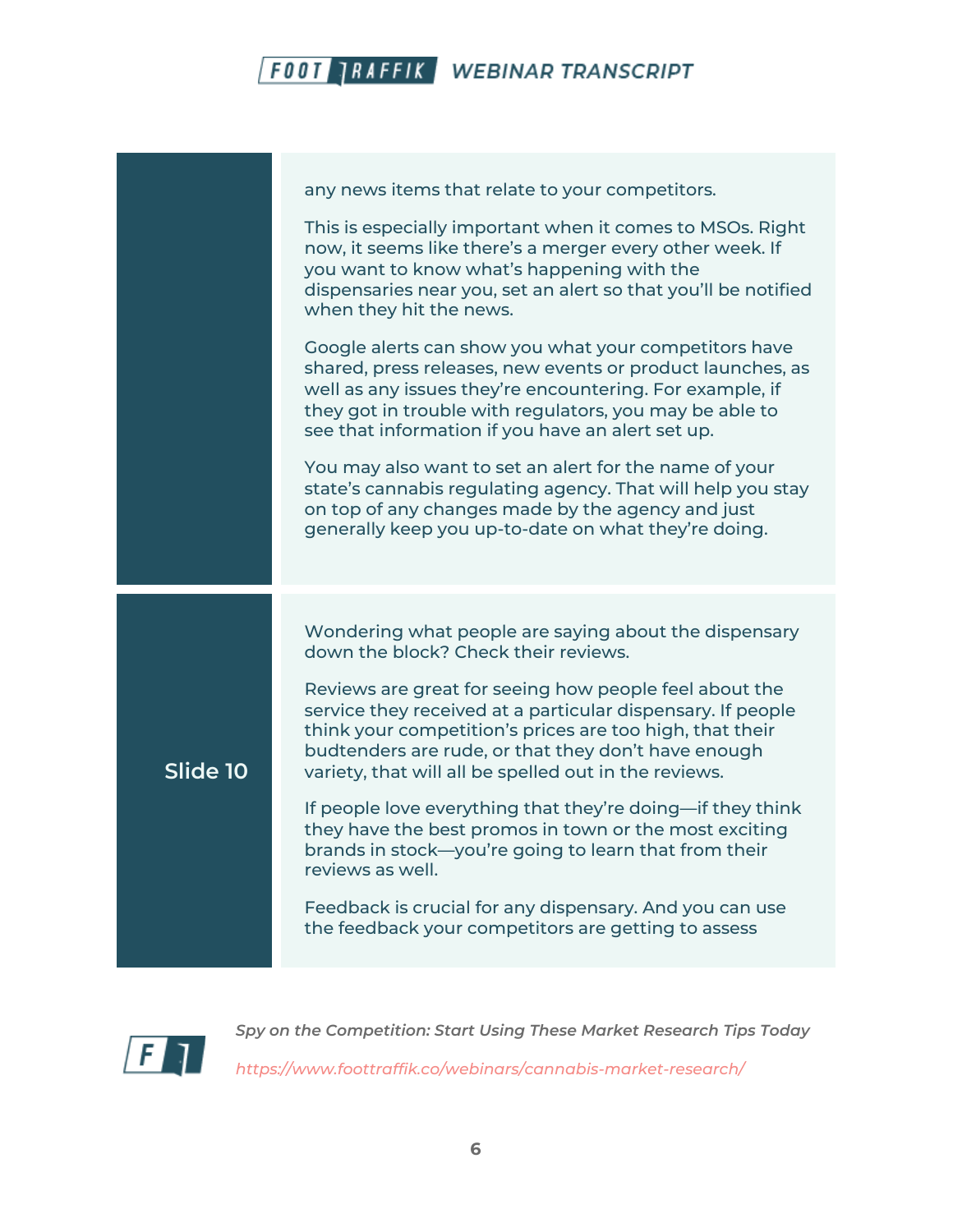|          | whether you need to make changes to how you run your<br>dispensary. If you keep seeing a particular brand<br>mentioned, for example, you can see about stocking it. If<br>they keep talking about pricing, you can take a better<br>look at your pricing structure to see if you can make<br>changes to be more competitive.                                                                       |
|----------|----------------------------------------------------------------------------------------------------------------------------------------------------------------------------------------------------------------------------------------------------------------------------------------------------------------------------------------------------------------------------------------------------|
|          | If you want to be the first to hear about what the<br>competition is doing, sign up for their loyalty program.<br>You won't want to use your company email for this<br>because they may remove you from their list. Use a<br>general personal email address.                                                                                                                                       |
|          | By signing up for their email or text list, you can see how<br>the competition chooses to announce their deals, what<br>their deals are, if they're running events, and how they<br>handle creating customer loyalty.                                                                                                                                                                              |
| Slide 11 | This last point is really important. If you want to steal your<br>competition's customers, then you need to know what is<br>keeping them there and offer them something better.                                                                                                                                                                                                                    |
|          | People aren't as loyal to brands and stores as they used to<br>be. It can be easier to get people to switch dispensaries,<br>but they won't do it without an incentive.                                                                                                                                                                                                                            |
|          | Not everything the competition does will align with your<br>brand, which is fine. By monitoring their loyalty program,<br>you can pick their brains from afar. You won't be able to<br>see how popular their program is or how many signups<br>and redemptions they get, but you'll be able to see how<br>they communicate with their loyalty members, what<br>they're sending out, and how often. |

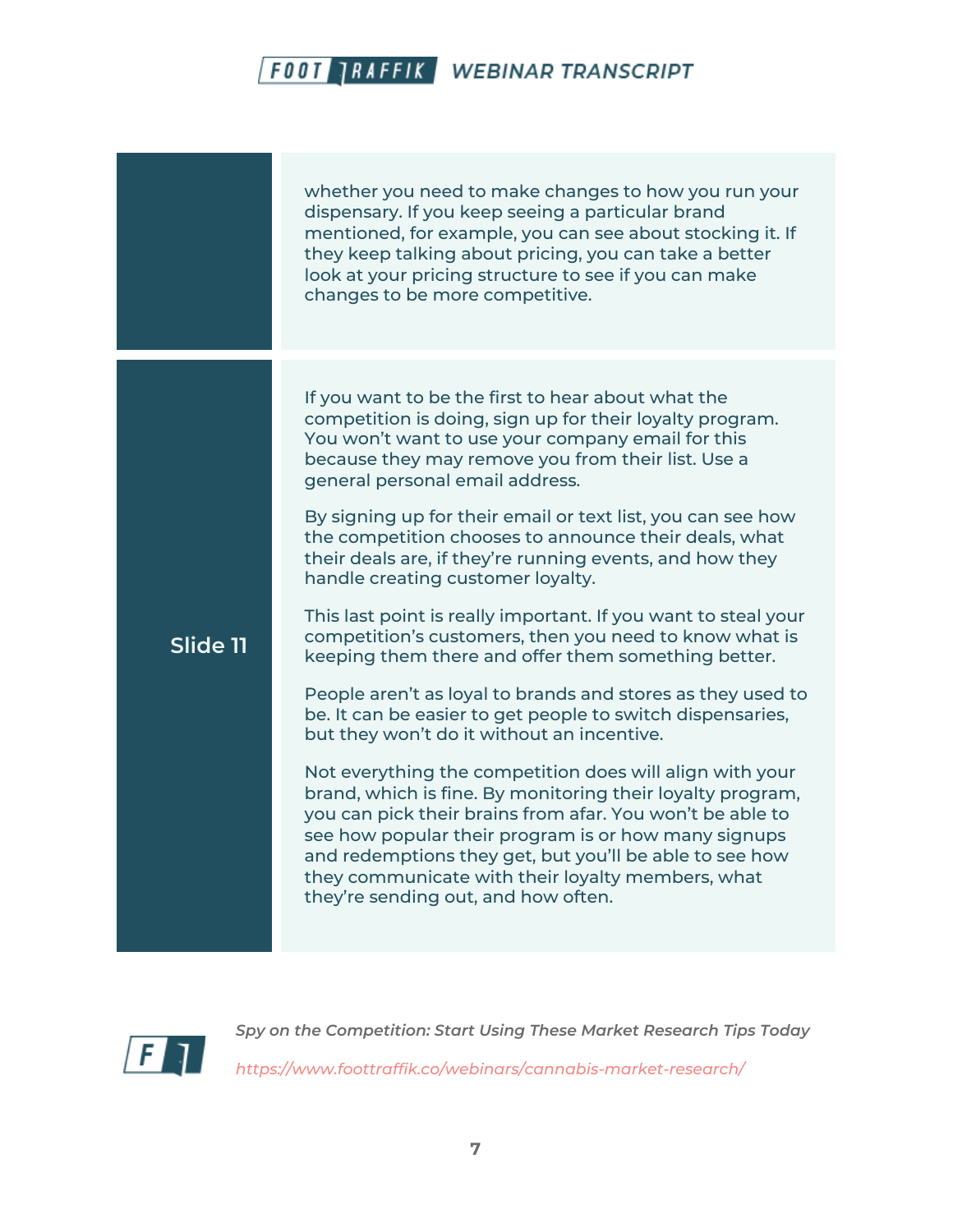|          | This can help you better curate your loyalty program so<br>that it aligns with your customers' needs and your brand<br>mission.                                                                                                                                                                                                                                                                                                                                                                                                                                                                                                                                                                                                                                                                                                                                                                                                                                                                                                                            |
|----------|------------------------------------------------------------------------------------------------------------------------------------------------------------------------------------------------------------------------------------------------------------------------------------------------------------------------------------------------------------------------------------------------------------------------------------------------------------------------------------------------------------------------------------------------------------------------------------------------------------------------------------------------------------------------------------------------------------------------------------------------------------------------------------------------------------------------------------------------------------------------------------------------------------------------------------------------------------------------------------------------------------------------------------------------------------|
| Slide 12 | If you want to see whether your competition is running<br>Google Ads, run some Google searches using probable<br>keywords. Consider what terms you would use to find a<br>dispensary near you and type them into the search bar.<br>If the competition is targeting those keywords, you should<br>see their ad at the top.<br>If you run out of keyword ideas, scroll to the bottom of the<br>search page. There's generally a box there highlighting<br>similar keywords that other people have used. Try these<br>as well.<br>Chances are, your competitors probably aren't running<br>Google Ads—which means this is a great opportunity for<br>you to get ahead of them with advertising and score that<br>top spot on Google. Not many dispensaries are taking<br>advantage of Google Ads, so if you want to be the first in<br>your area, now is the time.<br>By starting Google Ads before other dispensaries jump on<br>the bandwagon, you'll be able to establish a working<br>strategy before they even bother getting theirs off the<br>ground. |
| Slide 13 | Using a tool like Ahrefs or SEMrush, you can see a variety<br>of factors that can help you understand your                                                                                                                                                                                                                                                                                                                                                                                                                                                                                                                                                                                                                                                                                                                                                                                                                                                                                                                                                 |

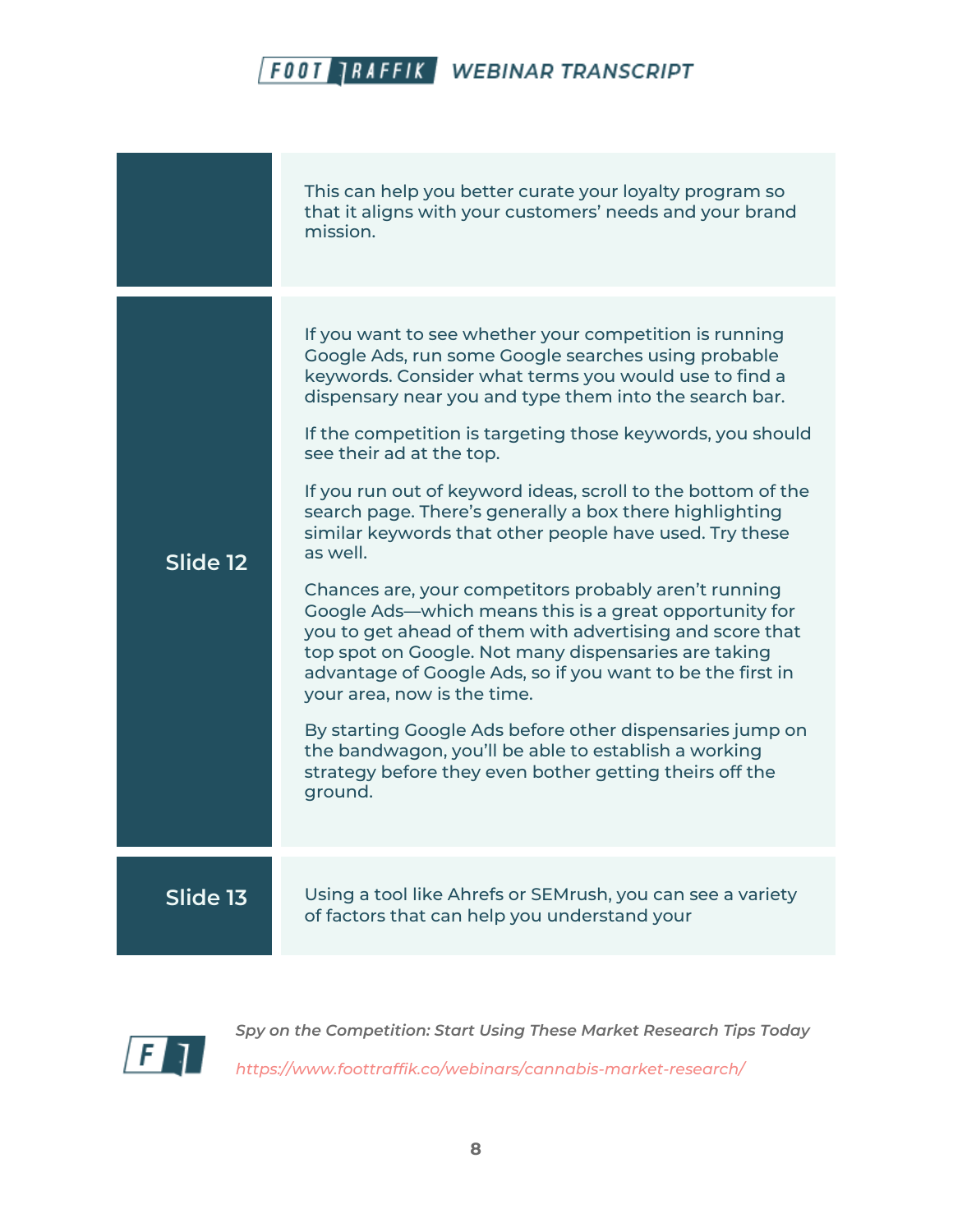

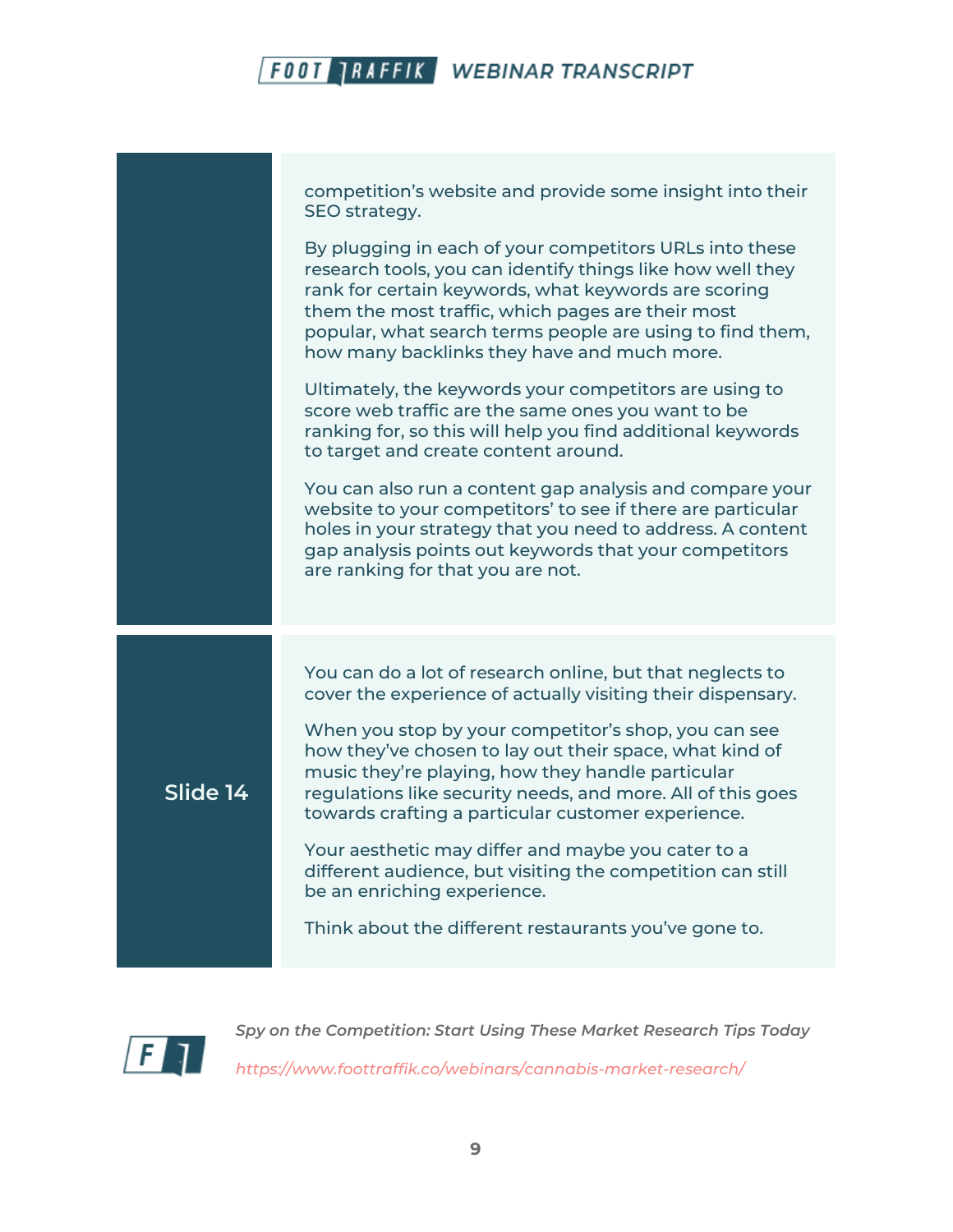|          | They've served different food, had different layouts, and<br>maintained different processes. Maybe you liked certain<br>things about one restaurant that you wish other<br>restaurants would incorporate into their model. The same<br>goes for dispensaries.<br>By visiting different dispensaries, you can better spot<br>opportunities at your own dispensary. You can see how<br>others deal with particular regulations or rules and use<br>their ideas as a springboard to troubleshoot your own<br>dispensary's challenges.                                                                                                                                                                                                                                                                                                                                                                                                                                                    |
|----------|---------------------------------------------------------------------------------------------------------------------------------------------------------------------------------------------------------------------------------------------------------------------------------------------------------------------------------------------------------------------------------------------------------------------------------------------------------------------------------------------------------------------------------------------------------------------------------------------------------------------------------------------------------------------------------------------------------------------------------------------------------------------------------------------------------------------------------------------------------------------------------------------------------------------------------------------------------------------------------------|
| Slide 15 | So you've gathered all of this information, you're receiving<br>emails from other dispensaries, you know what they carry,<br>and you even know what keywords they're ranking for.<br>Now what do you do with this information?<br>Let's start with your product research.<br>Are they carrying more products than you or different<br>products? Are their price points lower or higher? If they<br>have more available products, you should consider<br>whether it's the right move for your dispensary to<br>increase your product catalog and widen your customer<br>base.<br>If they are offering lower price points, you can consider<br>whether it's feasible for you to adjust prices or whether<br>there's something you can offer in addition to make your<br>higher prices competitive.<br>Since you signed up for emails, you should also know<br>about the types of deals they run. Compare this with your<br>sales data to see if their specials impact your revenue. For |

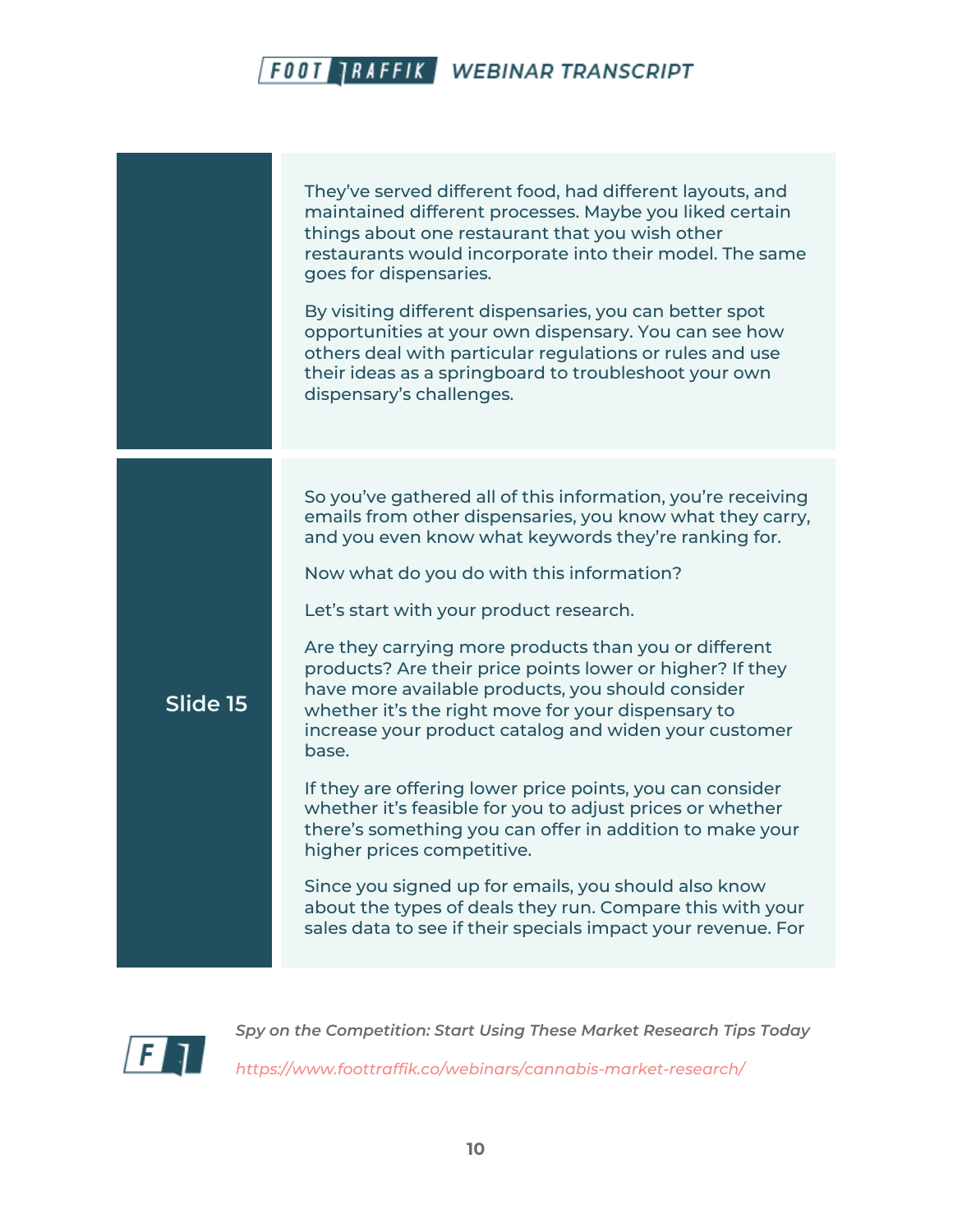|          | example, when they run a sale on flower, are your sales<br>affected at all?<br>If you have several competitors, there's a chance that one                                                                                                                                                                                                                                                                                                                                                                                                                               |
|----------|-------------------------------------------------------------------------------------------------------------------------------------------------------------------------------------------------------------------------------------------------------------------------------------------------------------------------------------------------------------------------------------------------------------------------------------------------------------------------------------------------------------------------------------------------------------------------|
|          | of them has or will run a sale or event that you'd like to do<br>too. Of course, you shouldn't copy it word for word, but<br>you can allow it to spark your own creativity and create a<br>deal or event that is in a similar vein but that is consistent<br>with your brand and mission.                                                                                                                                                                                                                                                                               |
|          | Your in-store visit gave you an opportunity to see<br>everything from how the competition handles security,<br>their furnishings and decor, what music they play, how<br>well their budtenders are trained, how they display<br>products, and more. Were there things that seemed to<br>make the process of buying cannabis more enjoyable?<br>For example, did they use certain tech that you could<br>incorporate to make life easier for your customers like<br>ordering kiosks or TV menus? Did they have information<br>available to customers in an enticing way? |
|          | Did it spark any ideas you want to implement? For<br>example, maybe they group items that are frequently<br>purchased together into unique displays so that it's easier<br>to cross-sell or perhaps their budtenders had a particular<br>way of approaching or speaking to customers that you<br>liked. Consider which aspects of what you saw would<br>work with your unique vision and impart your own twist<br>on it.                                                                                                                                                |
| Slide 16 | Let's talk about the digital aspect of spying on the<br>competition.<br>When looking at their website and seeing how well they                                                                                                                                                                                                                                                                                                                                                                                                                                          |
|          |                                                                                                                                                                                                                                                                                                                                                                                                                                                                                                                                                                         |

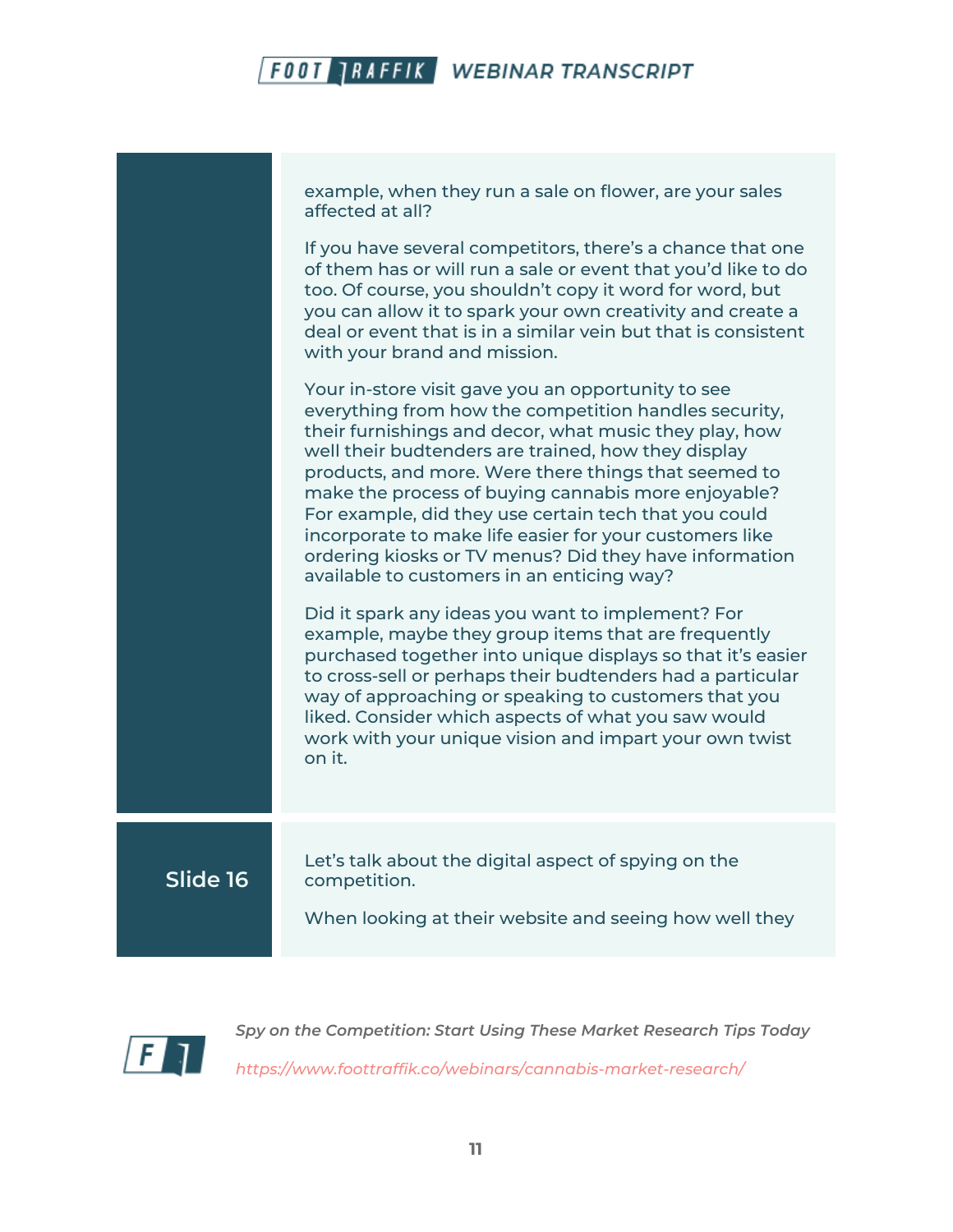|          | rank, did you notice any opportunities to outrank them or<br>to otherwise improve your own Google rankings?                                                                                                                                                                                                                                             |
|----------|---------------------------------------------------------------------------------------------------------------------------------------------------------------------------------------------------------------------------------------------------------------------------------------------------------------------------------------------------------|
|          | SEO is an often neglected part of advertising because it<br>isn't always understood. However, search traffic is the<br>biggest driver of online sales. If you want to boost your<br>e-commerce sales, then you need to make sure that you<br>have an SEO strategy that is helping you surpass your<br>competitors.                                      |
|          | There's a lot to consider when it comes to SEO. We've<br>helped dispensaries outrank the competition for over 5<br>years now. While it can take time to gain momentum,<br>your SEO strategy is a key part of getting more people to<br>your website and your menu.                                                                                      |
|          | Beyond SEO, you may want to consider changes to your<br>website in general. When looking at your competitors'<br>sites, maybe you saw something you liked, a live chat<br>function or how easy their site was to navigate. These<br>ideas can help you springboard to a better site with a user<br>experience that converts more visitors to customers. |
|          | Ads help you stay top of mind with customers, and they<br>can also help you set yourself apart from the competition                                                                                                                                                                                                                                     |
| Slide 17 | Now that you have a better understanding of who you're<br>up against, you can create ads that are better targeted to<br>your ideal audience—and you can target your<br>competitor's customers by showcasing the things that<br>you do better.                                                                                                           |
|          | For example, using geo-targeted display ads, you can<br>show off that you carry more brands or that you offer                                                                                                                                                                                                                                           |

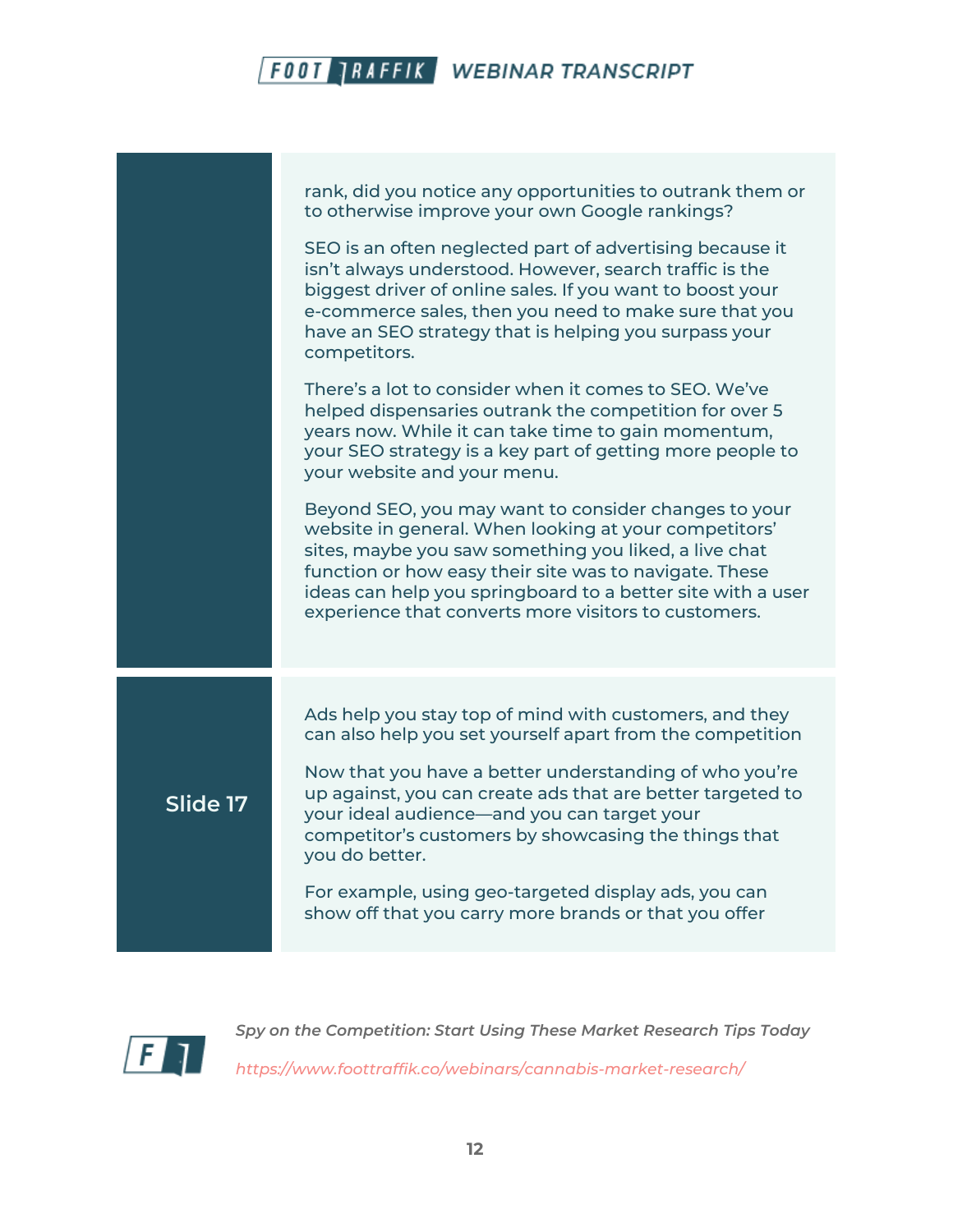better discounts and convince some of your competitors' customers to shop with you instead. You can do this for Google Ads as well, by targeting their branded keywords and offering discounts to new customers. **Slide 18** We know our clients don't operate in a vacuum. While we create ad campaigns and SEO strategies to help them drive sales, we also keep an eye on what their competitors are doing. We even have specific ad campaigns to help target your competitors' customers so they buy from you instead. Whether you're in a market with 10 or just 1, knowing what other dispensaries are doing can help you maintain your hold on your market share and provide you with a path towards increasing your market dominance. If you want to grow your business, then it's a necessary strategy that you need to be engaging in. Let us help you carve out more market share and increase your sales. As a cannabis advertising agency, Foottraffik has helped over 200 dispensaries across the US and Canada increase their sales and score more customers. We've done this by helping get their messaging in front of customers through display ads, direct mailers, Google Ads, SEO, and more. If you're ready to blow past the competition, let's talk and get you set up with the services that will help you succeed.



*Spy on the Competition: Start Using These Market Research Tips Today https://www.foottraffik.co/webinars/cannabis-market-research/*

**13**